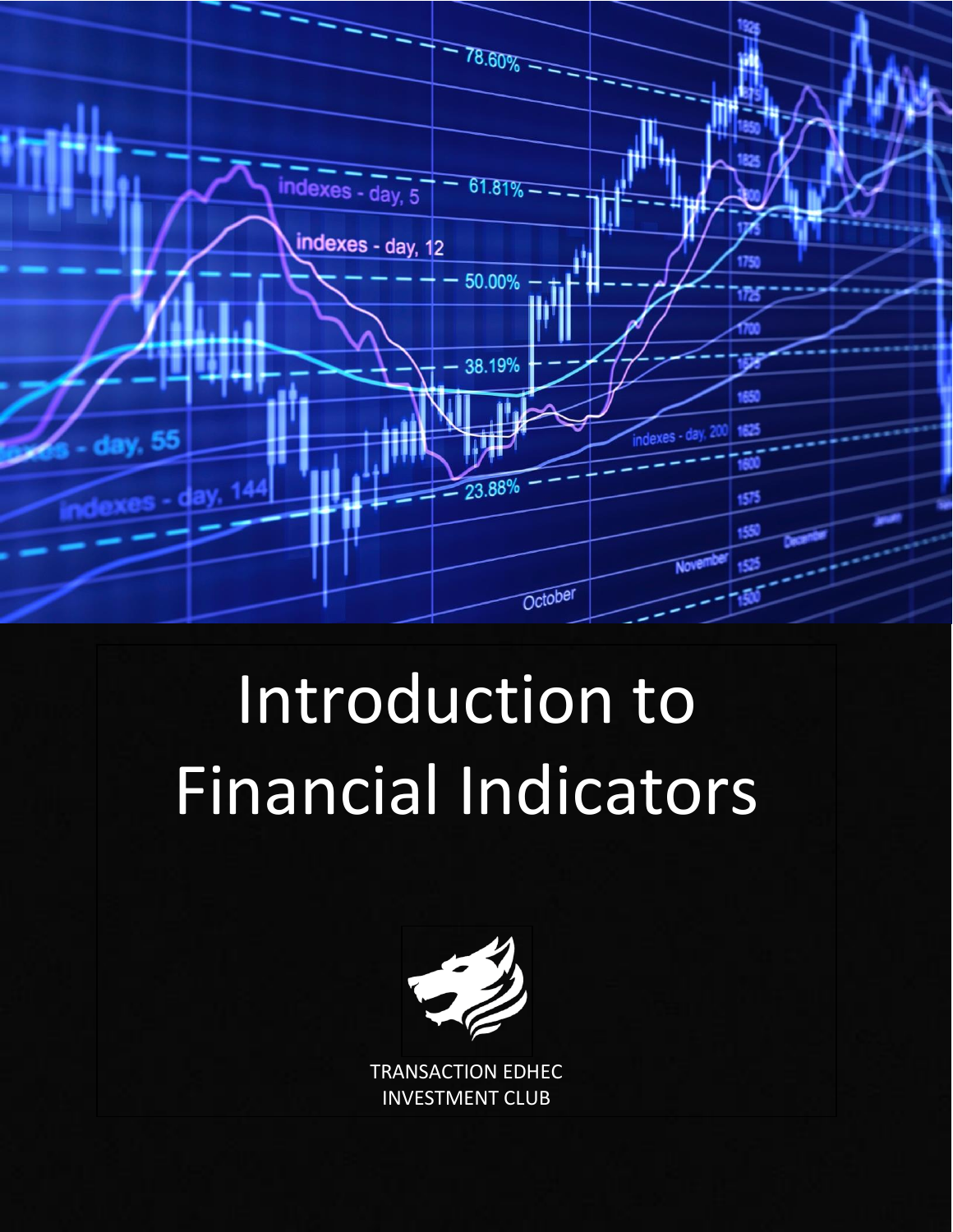# **Summary**

- I. INTRODUCTION
- II. ACCUMULATION/DISTRIBUTION
- III. HISTORIC VOLATILITY
- IV. AVERAGE TRUE RANGE
- V. BOLLINGER BANDS
- VI. ICHIMOKO CLOUD
- VII. MACD
- VIII. MOVING AVERAGE
	- IX. EXPONENTIAL MOVING AVERAGE
	- X. RELATIVE STRENGTH INDEX
	- XI. STOCHASTIC RSI
- XII. CHAIKIN OSCILLATOR
- XIII. CHAIKIN MONEY FLOW
- XIV. NET VOLUME
- XV. ON BALANCE VOLUME
- XVI. PRICE VOLUME TREND
- XVII. TICK VOLUME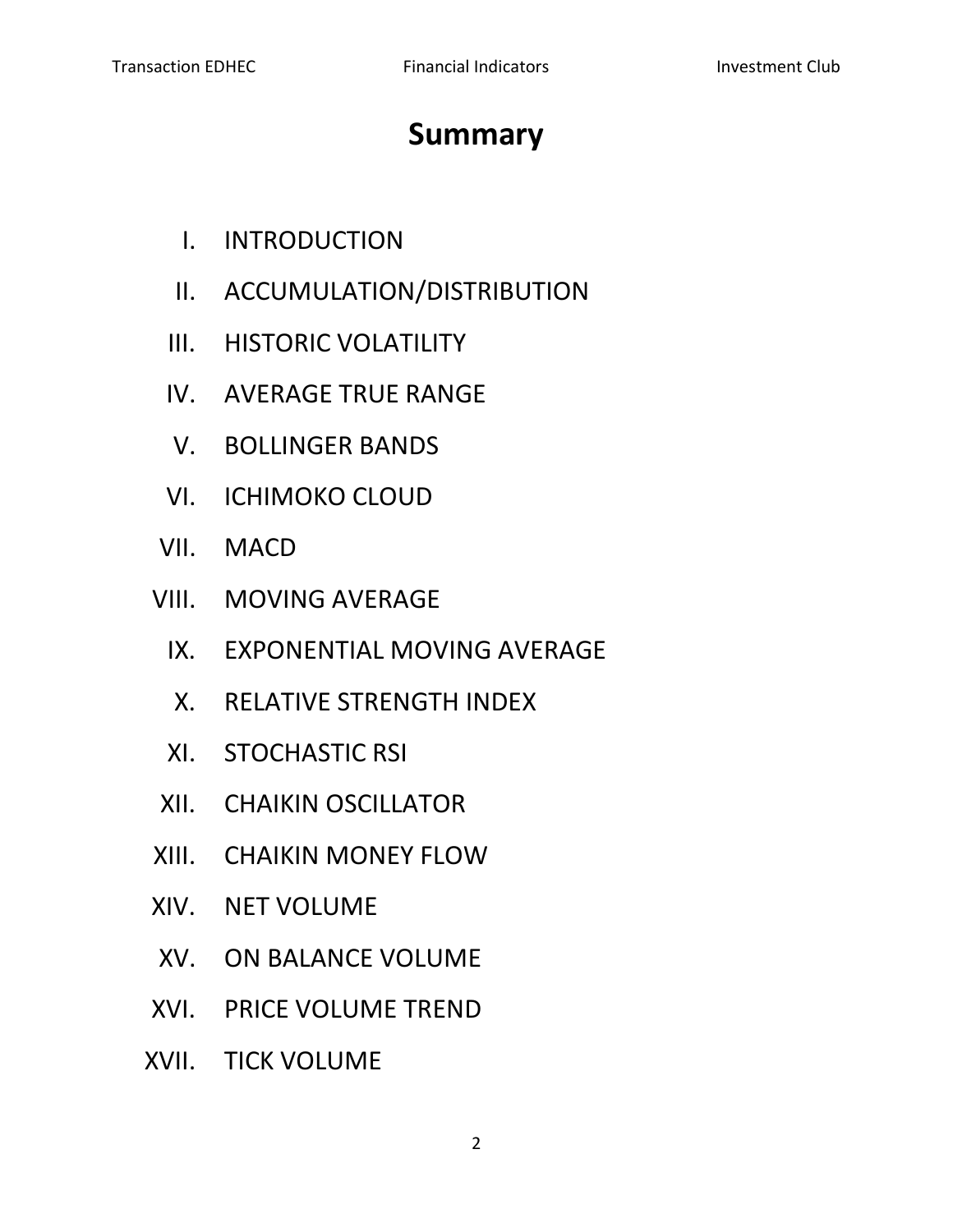#### **I. INTRODUCTION**

The Transaction EDHEC Investment Club is proud to provide you with this introduction to financial indicators. We truly wish you the best for the competition and hope this form will help you succeed.

The following indicators are the most commonly used on the Capital.com platform, which you are going to be using to trade. Please note that to use financial indicators at best, it is well to vary the indicators that you use. The more matching indicators there are, the best your results will be.

We now wish you a good reading.

# **II. ACCUMULATION/DISTRIBUTION**

The Accumulation/Distribution indicator was developed by Larry Williams, the famous futures trader. It measures the force between supply and demand by detecting whether investors are generally in Accumulation (buyer) or Distribution (seller).

The accumulation/distribution indicator gives us a representation of supply and demand on the stock market. The direction of its curve informs us about the stock market pressure, it allows us to know if it is the buying pressure or the selling pressure that dominates the market.

If the A/D curve is rising, it means that we are under buying pressure - If the A/D curve is falling, it means that selling pressure controls the market. As with most market indicators that try to measure the strength of price movements, the divergence between the price and our indicator is an important signal.

For example, if the price is falling while the A/D indicator is rising, this indicates a future price increase. That is, a bullish reversal.

Conversely, if the price rises while the A/D indicator is falling, this indicates a future price decline, in other words, a bearish turnaround can be expected.

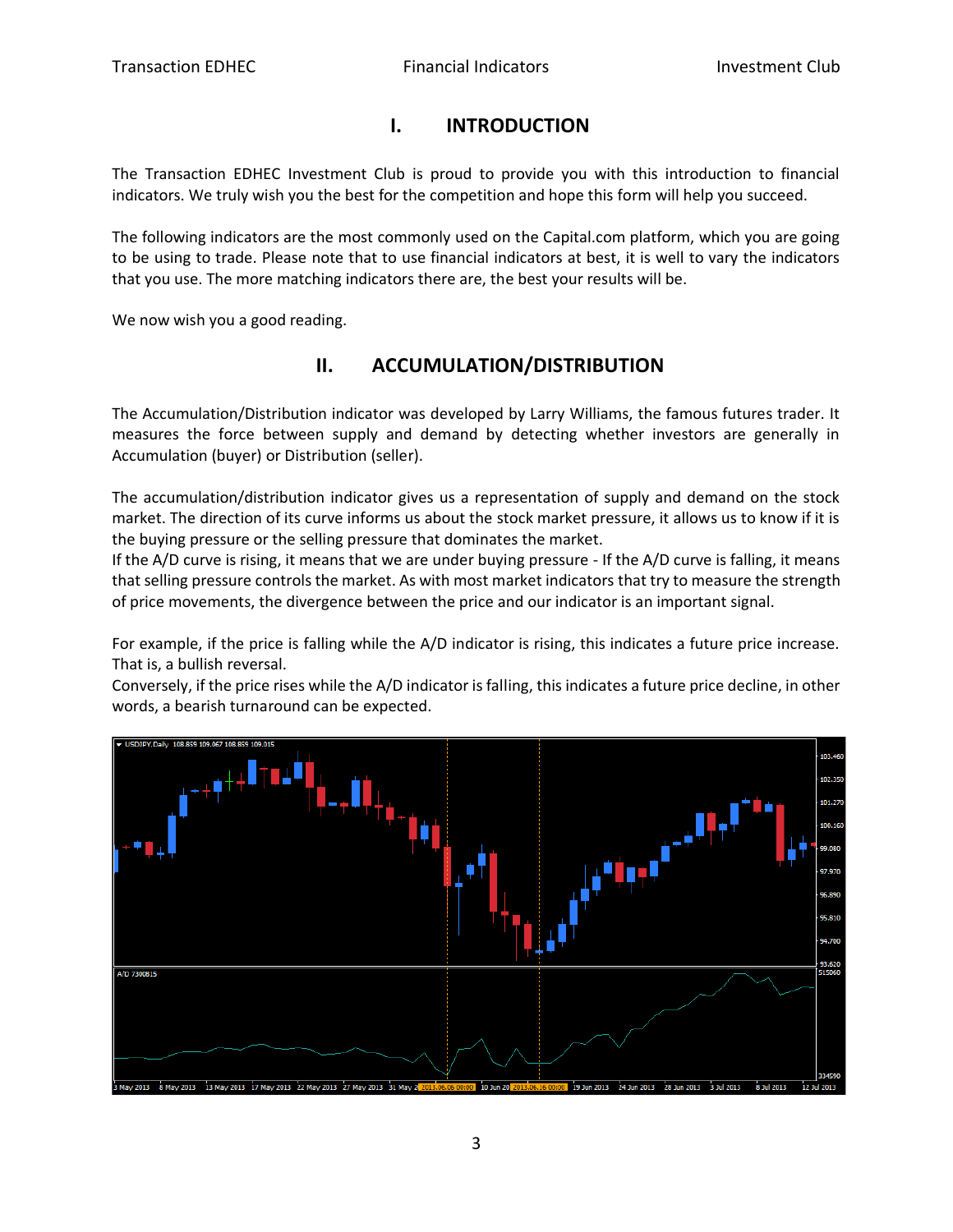#### **III. HISTORIC VOLATILITY**

Historical volatility is a measure of the amount of price that deviates from its average over a specific period of time that can be defined. The more the price fluctuates, the higher the value of the indicator. Note that it does not measure the direction of price changes, only how volatile the price has become.

There are several reasons to be concerned about volatility, but it is primarily a measure of risk. As volatility increases, so does risk and uncertainty, and vice versa. Traders can use the indicator to mark instruments with high volatility that could indicate a change in trend. It is often used in combination with other signals.



#### **IV. AVERAGE TRUE RANGE**

The Average True Range (ATR) measures the volatility or the degree of change in the price of a security, by calculating the average between the highs and the lows of a stock exchange price. Since the calculation is based on absolute prices rather than percentage changes, it implies that an asset with a higher price tends to have a higher ATR than an asset with a lower price. The Average True Range is similar to historical volatility with the only difference that ATR uses an arithmetic and not an exponential Moving Average, making it less reactive than historical volatility.

The ATR is computed by taking the average over a given period of the True Range:

ATR = Mean (True Range, Period)

where True Range  $=$  True High - True Low, with True High the largest value between the closing price of the previous day and the highest price of the day, and True Low the smallest value between the closing price of the day before and the lowest price of the day.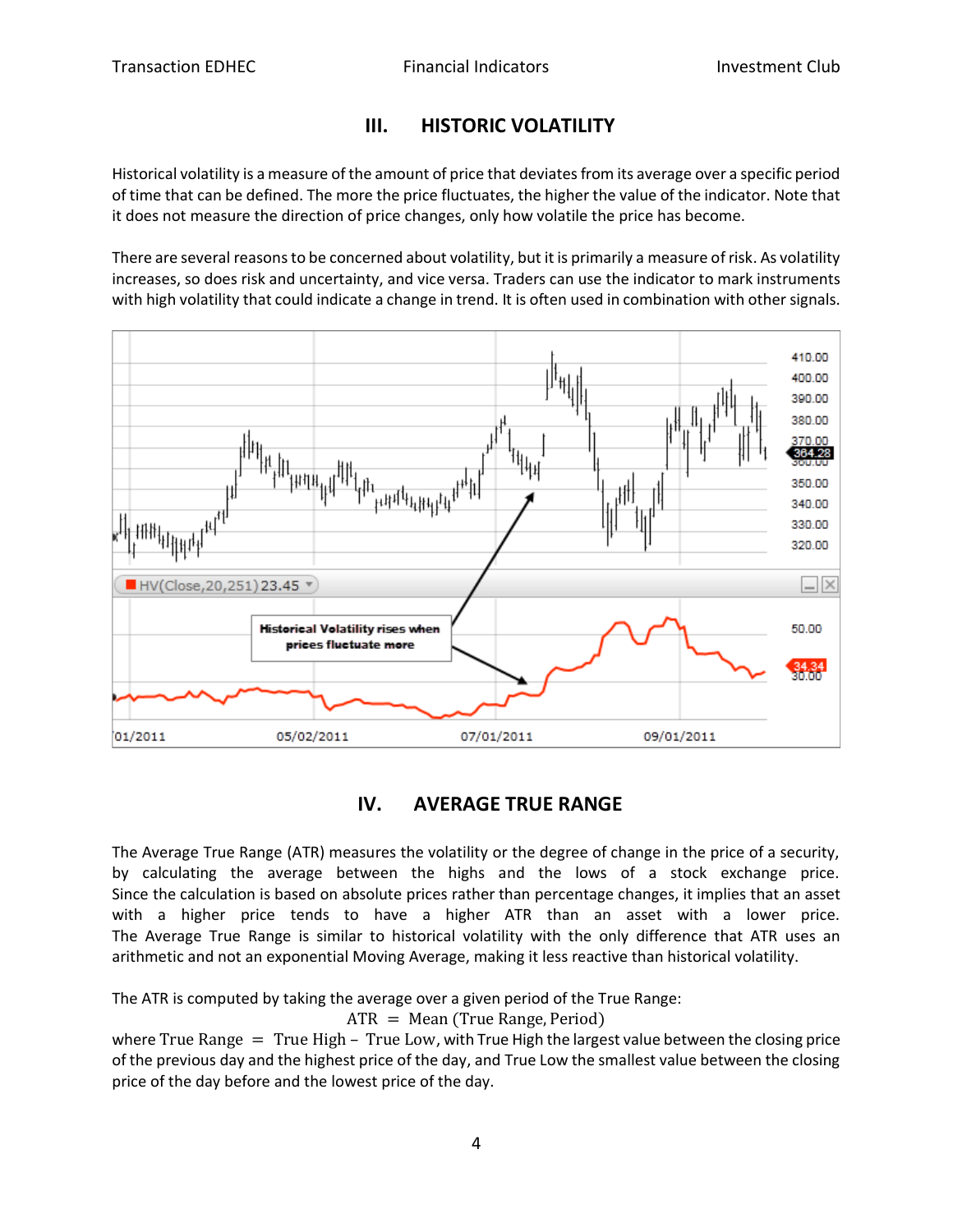A great Average True Range indicates high volatility, and a low Average True Range indicates low volatility. This indicator does not allow to detect the course orientation but to know if the amplitude of the movements is important. The ATR doesn't lead to comparisons of the volatilities of values between them, because a security with a high price will have, with equal variance, a higher ATR than a value with a lower price.

As with Bollinger bands, ATR indicates low volatility during market range periods. When a sharp increase in ATR follows, it is to be expected that markets will move rapidly, such as when Bollinger bands are separated.

#### **V. BOLLINGER BANDS**

Bollinger Bands are versatile, and we can use them in numerous situations. Developed by John Bollinger who assumes that the course follows a so-called Normal law. With this model, there is therefore a 95% probability that the price does not deviate more than 2 standard deviations from its moving average.

Bollinger bands consist of a moving average (often taken over 20 periods) and two other curves that are two standard deviations above and below the moving average.

The strength of the trend will be indicated by the difference between the extreme curves: 4 standard deviations. A reversal of the trend can be anticipated by a slight crossing of the upper or lower band.

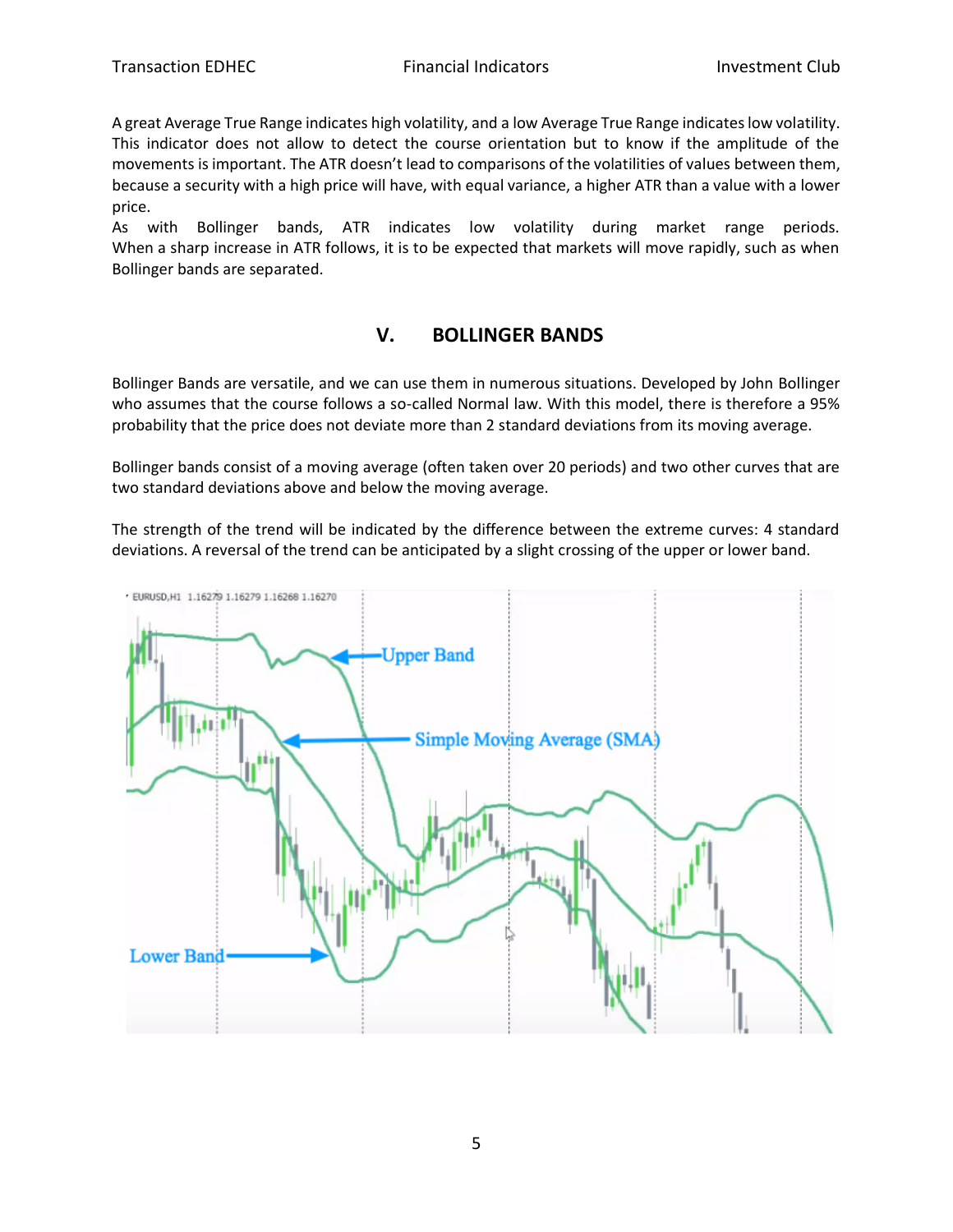# **VI. ICHIMOKO CLOUD**

Ichimoku is a complete and complex technical indicator that allows thanks to its moving averages and its dynamic cloud to detect signals of sales and purchases, it also allows to obtain levels of support and resistance by setting objectives.

The indicator consists of 5 lines that distinguish three categories of information, namely the trend of an asset, supports and resistances, as well as trading signals.

The 5 lines that make up Ichimoku can be divided into 3 groups: The Chikou Span, the Tenkan-Sen and the Kijun-Sen, the Senkou Span A and the Senkou Span B which form the Ichimoku cloud also called the KUMO.



# *The Chikou Span*

This indicator is called the Delay Line and is based on the closing price delayed by n periods. In fact, the Chikou Span is a lagged price chart, it is based on the last closing price which is delayed by 26 periods.

For example, when Chikou Span crosses upwards, it is a buy signal; conversely, when Chikou Span crosses downwards, it is a sell signal.

# *The Tenkan-Sen*

This indicator is a signal curve, also known as a "turnaround line", which is calculated by averaging the highest and lowest values for the last nine periods.

It is mainly used to measure the strength of the short-term trend and is interpreted in the same way as a short-term moving average.

*The Kijun-Sen*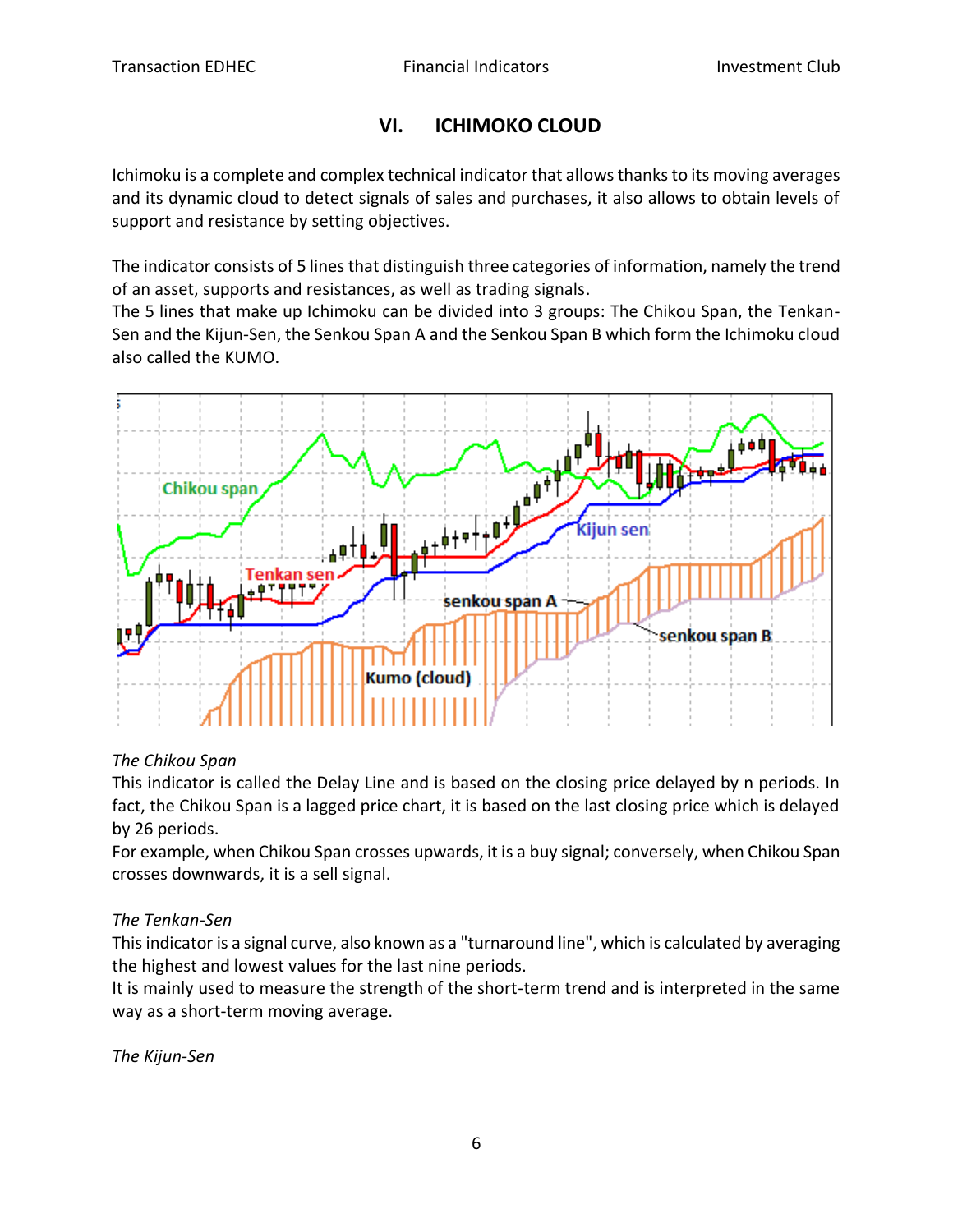The Kijun Sen, also known as the baseline, is a moving average of the highest and lowest over the last 26 trading days. The Kijun Sen indicator has the same function as the Tenkan Sen, with the difference that the periods considered are 26.

One of the most common uses is the crossing of these two curves, indeed some scalpers interpret Ichimoku only through this crossing to detect signals of purchases or sales.

However, the use of this crossing is not very relevant in itself, because the resulting signal proves to be much too late and perilous to enter in position.

#### *The Kumo*

The Kumo means "cloud" and it is a graphical representation of the indicator that makes a projection into the future.

It consists of two straight lines called Senkou Span A (SSA) and Senkou Span B (SSB), respectively, and forms a surface between Senkou Span A and Senkou Span B, regardless of whether A is greater than B or B is greater than A. The cloud can be viewed as a graphical representation of the divergence of price movements over the 9, 26 and 52 period durations.

#### *The Senkou Span A and the Senkou Span B*

In general, markets are bullish when the Senkou Span A curve is above the Senkou Span B line and vice versa for bear markets.

The difference between Senkou Span A and Senkou Span B is called the ichimoku cloud. Scalpers often watch for changes in Kumo when the Senkou Span A and B lines swap locations, as this is a sign of a trend reversal.

Generally speaking, when prices are above the cloud, the latter acts as a support and this indicates that we are in an uptrend.

Conversely, when prices are below the cloud then it is called resistance, and this indicates that we are in a downtrend. Based on this information the trader will look for opportunities to position himself to buy.

Also, the angle of the Kumo cloud as well as its thickness confirms the strength of the trend, in fact the greater the angle and/or the greater the thickness of the cloud, the greater the strength of the trend, for example a cloud is more likely to be crossed than a thick cloud.

# **VII. MACD**

Moving Average Convergence Divergence (MACD) represents the spread of moving averages. More precisely, it is calculated by the difference between an exponential long-term moving average and an exponential short-term moving average.

It can be represented by a curve that is a simple oscillator of exponential moving averages: it is called fast MACD line. A second curve, called a signal line, that represents an exponential moving average of period 9 is added on the graph.

This stock market indicator is frequently used by analysts as it gives trend signals courses and this, in a very reactive manner. Therefore, the MACD analysis is adapted to short-term investments.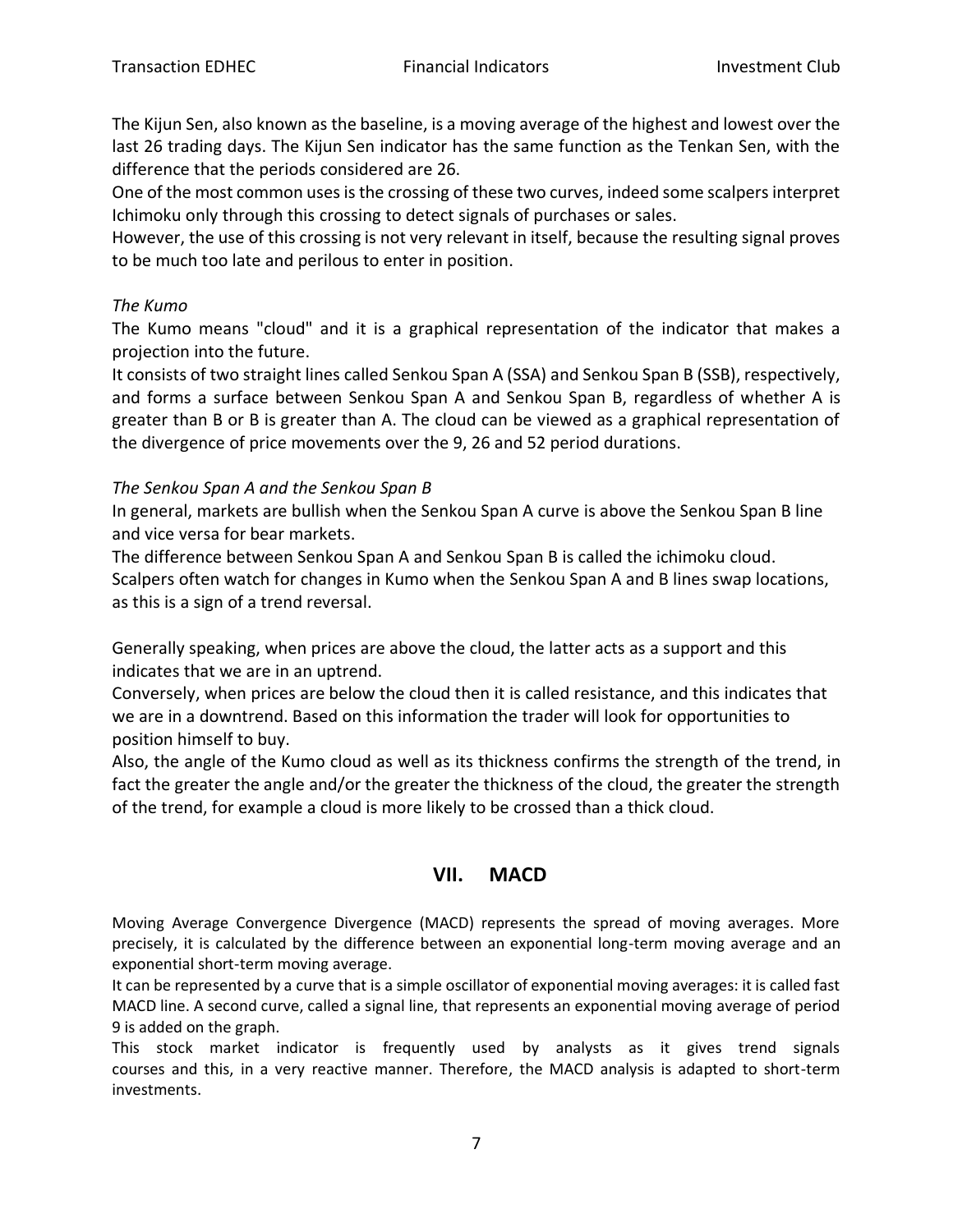But that's also the danger, because the earlier an indicator reports, the more likely it is to be wrong. Thus, it is good to correlate MACD signals with other indicators, such as RSI, to have a more fundamental type of analysis.



This indicator is used to anticipate market's evolution. For example, financial analysts recommend buying when the fast MACD line cuts up the signal line, because crosses identify upward or downward movements (point 1). On the contrary, the downward crossing of the signal line by the fast MACD line is a sales signal (point 2).

This vision can also be found in the histogram of MACD, which materializes the amplitude of the gap between the two curves but also the crosses. Thus, when the histogram is blue, the MACD is above its signal, which means a purchase. And when it's red, it's the other way around.

#### **VIII. MOVING AVERAGE**

The moving average is an indicator reflecting the average valuation of a security, over a period given. For example, a 20-day moving average gives the average price over the last 20 days, a 50-week moving average gives the weekly average course over the last 50 weeks … In other words:

Moving average 
$$
= \frac{\sum_{i=1}^{n} Ci}{n}
$$

where Ci is the closing price of the period i and n the number of periods used to calculate the moving average.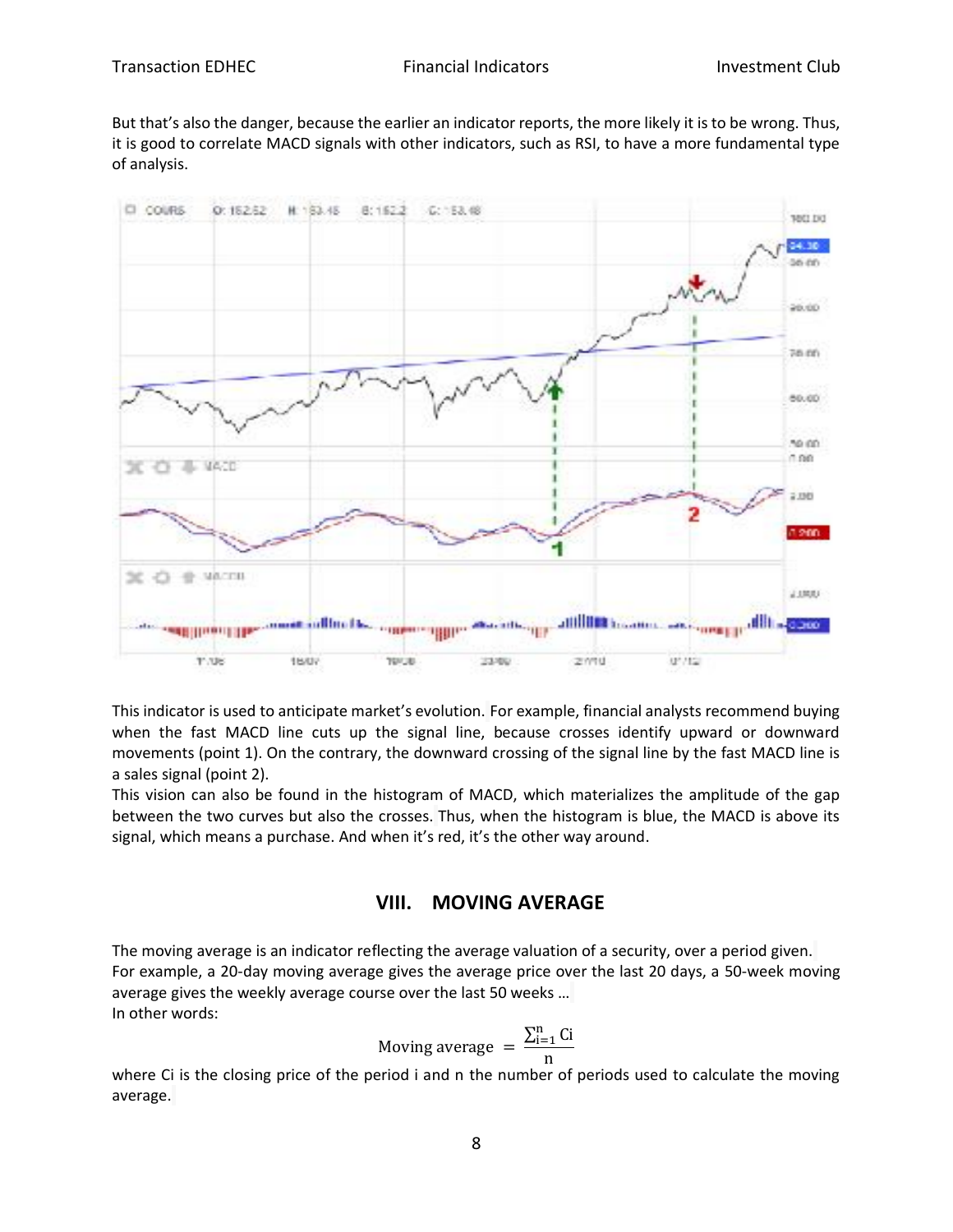The choice of the reference period is paramount to the extent that it determines its ability to react to price fluctuations.

But how long should it choose? There is has a good answer, it depends on the volatility of the stock and the investment horizon you want. One thing is for sure: if you want to invest over a week, it is useless to use a moving average of 100 days. Nevertheless, in practice, it is common to encounter averages of 10 and 20 weeks for an average medium/long term and 5/10 and 20 days for short term.



The pink curve is the moving average course calculated over 20 days. In blue, the moving average calculated over 50 days is plotted. This curve is flatter but we can deduce that the price is overall increasing since the MM(50) is generally bullish.

Nevertheless, let's study the crossing of these two curves: we know when the MM(20) cuts the MM(50) by passing over the MM(50), then the value starts a cycle bullish. This is well reflected at point A and point B, where price increases after the resistance.

It's necessary in this case to also draw the MM(150) (in green) which integrates many more courses. In fact, we observe that from February to April, it is flat, which means that there is no upward trend. From May to mid-October, it is growing but at the end of October it is still changing to start a sharper rise. This net change is a sign of a change in the trend over the past period. Here, it is clear that acceleration is bullish which ensures a net positioning at purchase.

# **IX. EXPONENTIAL MOVING AVERAGE**

The moving average can be criticised for giving equal weight to each price. Therefore, in order to reduce the somewhat delayed effect of the moving average and give more importance to the latest data, the exponential moving average can be used.

It is considered as a better indicator because it gives a stronger weight to the most recent prices. Its calculation is: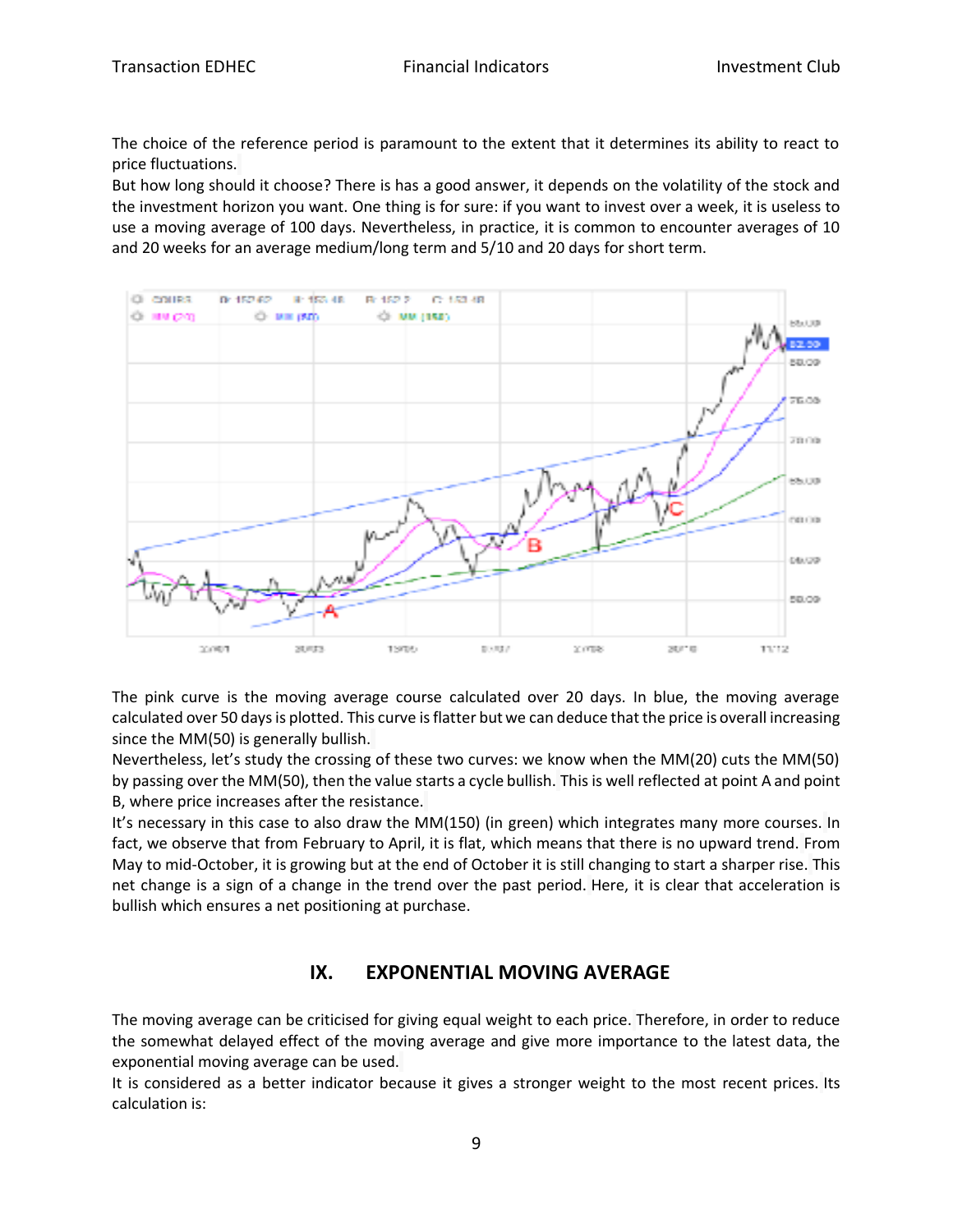EMA(n) = C + (EMA(n) of the day before))  $\times$  (K - 1) Where C is the closing price,  $K = \frac{2}{n+1}$  $\frac{2}{n+1}$  and n the number of days used to calculate the moving average.

#### **X. RELATIVE STRENGTH INDEX**

The Relative Strength Index (RSI) was developed by JW Wilder in 1978. This momentum oscillator measures the magnitude of recent price changes on a scale from 0 to 100 and evaluates overbought or oversold conditions in the price of a stock.

The RSI is mostly computed with 14-day averages, but 9- or 20-day periods can also be used. The RSI formula is the following:

$$
RSI = \frac{G}{(G + L)} * 100
$$

where G is the average gain and L the average loss

If the value of the RSI is above 70, it means that the stock is becoming overvalued and that a trend reversal is likely to take place – Selling is thus advised. In the same way, if its value is below 30, the stock is becoming undervalued and the trend is likely to reverse – In that case, it is advised to buy.





The Stochastic RSI, or StochRSI, is computed on the basis of the RSI and applies the Stochastics formula to it. The result is an oscillator that varies from 0 to 100 and that is more sensible than the RSI. This is a major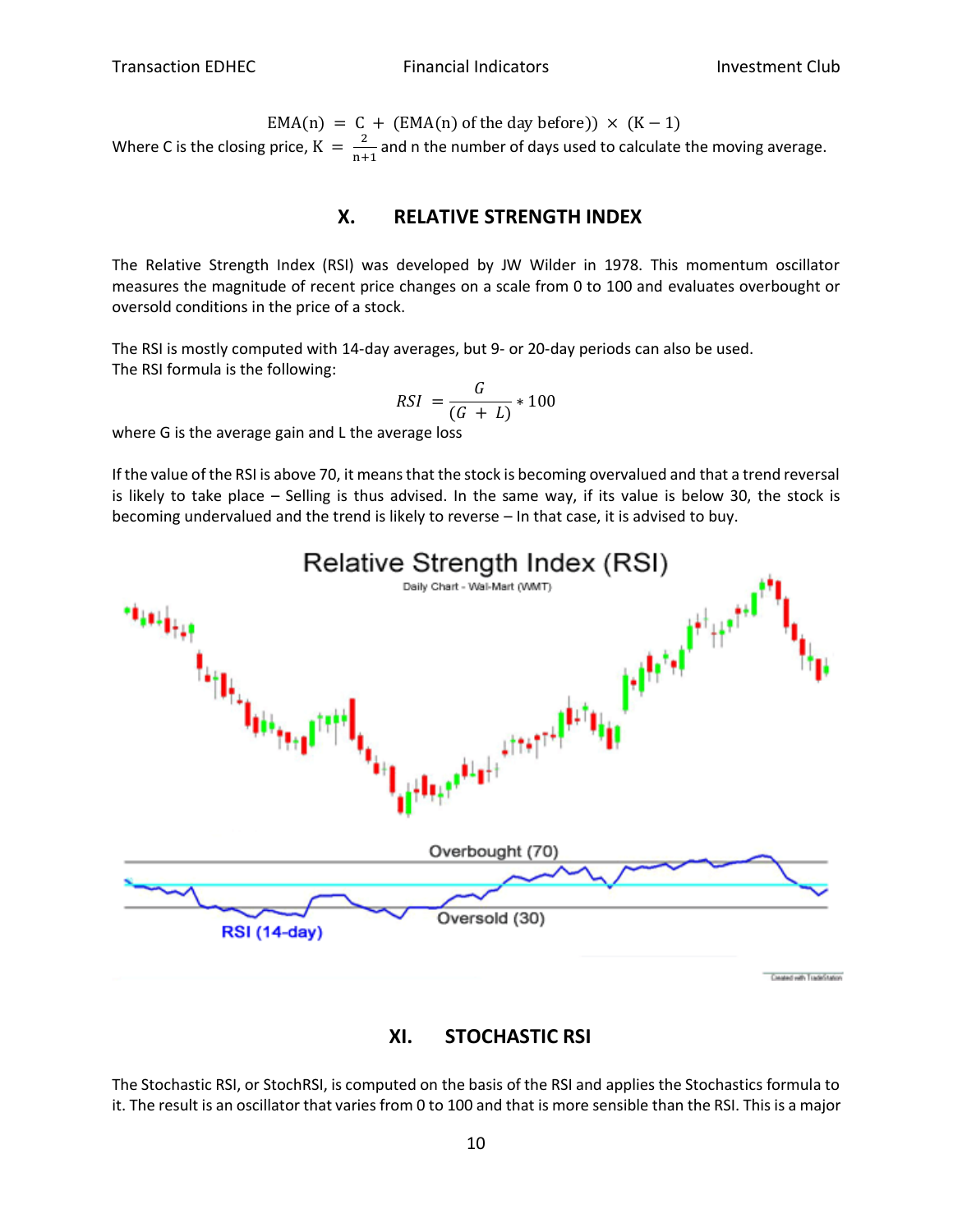added value as the latter can only fluctuate between 30 and 70 during long time periods, thus not giving any buy or sell signal.

The StochRSI is usually computed over 14 days. This oscillator is composed of two curves: %K is the Stochastic and %D is the signal curve.

The %K formula is the following:

$$
\%K = \frac{(RSI - L)}{(H - L)}
$$

where RSI is the RSI of the n<sup>th</sup> period, H the highest value of the RSI over the n periods and L the lowest value of the RSI over the n periods.

%D is basically the moving average of %K over n periods.

There are two interpretations of the StochRSI.

The first one is the same as the one of the RSI, but with values of 80 and 20 instead of 70 and 30. The second one uses the %D curve: when %K crosses up %D or %K crosses up the 50%, there is a buy signal and when %K crosses up to fuck %D or when %K crosses down the 50%, there is a sell signal



**XII. CHAIKIN OSCILLATOR**

The Chaikin Oscillator was developed by Marc Chaikin. This indicator compares the volume with the price levels of a stock and evaluates the accumulation/distribution momentum. The Chaikin Oscillator displays values around zero and helps identify trend reversals from momentum.

The Chaikin Oscillator formula is the following:  $Chaikin Oscillator = EMA(A/D, Period 1) - EMA(A/D, Period 2)$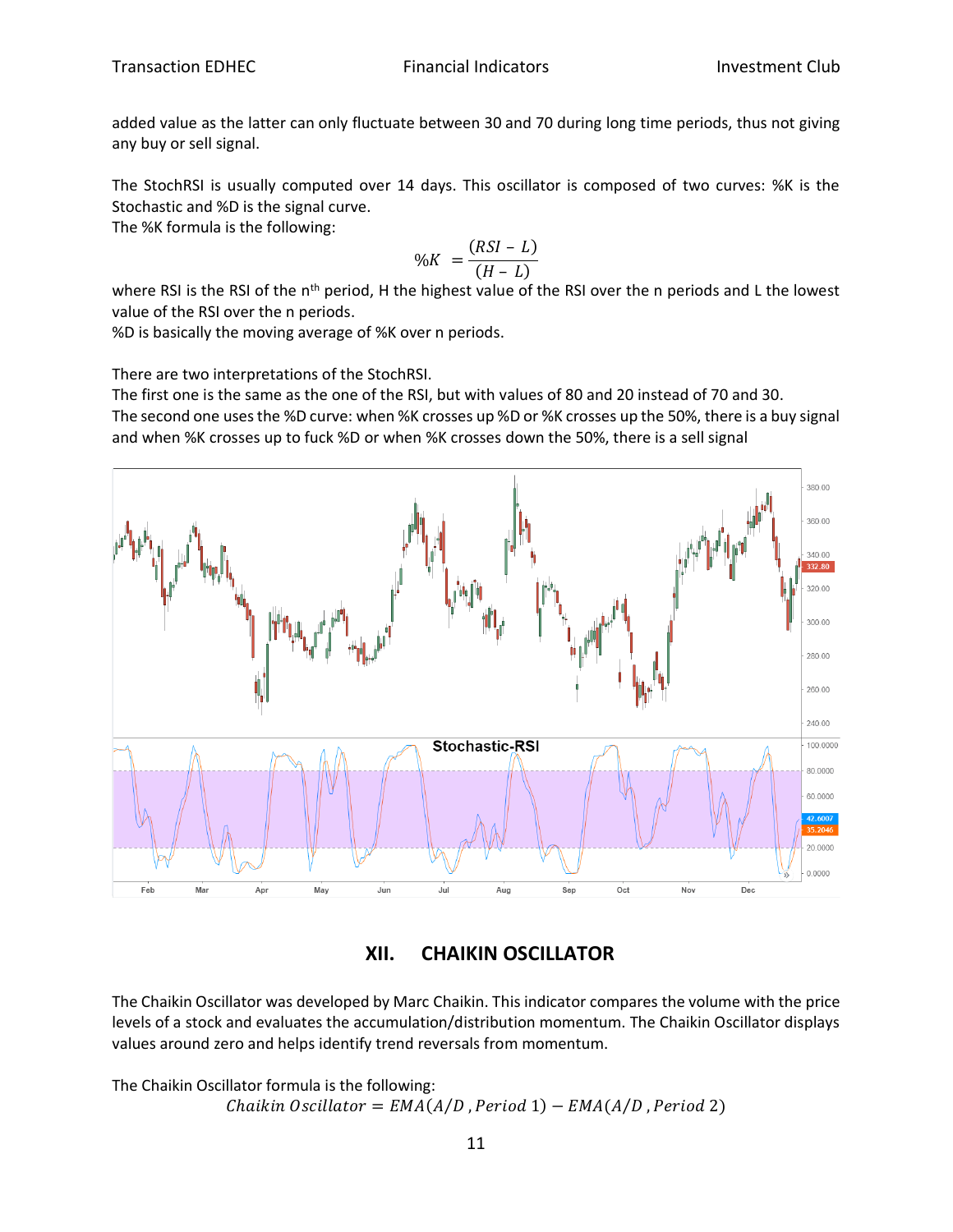where  $EMA(x,n)$  is the Exponential Moving Average of x over a period of n days and  $A/D$  the Accumulation/Distribution indicator. The values for Period 1 and Period 2 are often 3 and 10 days respectively.

There are two trading methods with the Chaikin Oscillator, the Zero Line Crosses one and the Divergence one.

The crossing strategy consists in checking when the curve crosses the x-axis. Indeed, when the Chaikin Oscillator value is higher than zero, the stock price is likely to increase, and when its value is lower than zero, the stock price is likely to decrease. Thus, when the curve crosses the x-axis from bottom to top, there is a buy signal, and when it crosses it from top to bottom, there is a sell signal.

The divergence strategy consists in comparing the evolution of the Chaikin Oscillator value with the one of the stock price. Indeed, if their evolutions have a negative relationship, an imminent return to trend is expected. Hence, if the stock price decreases while the Chaikin Oscillator value increases, there is a buy signal, and if the stock price increases while the Chaikin Oscillator value decreases, there is a sell signal.



**XIII. CHAIKIN MONEY FLOW**

The Chaikin Money Flow was also developed by Marc Chaikin. This indicator compares the closing price to the highest or lowest range of the given period. Then, it compares the result obtained with the total volume of the period. Like the Chaikin Oscillator, it displays values around zero and helps identify trend reversals from momentum.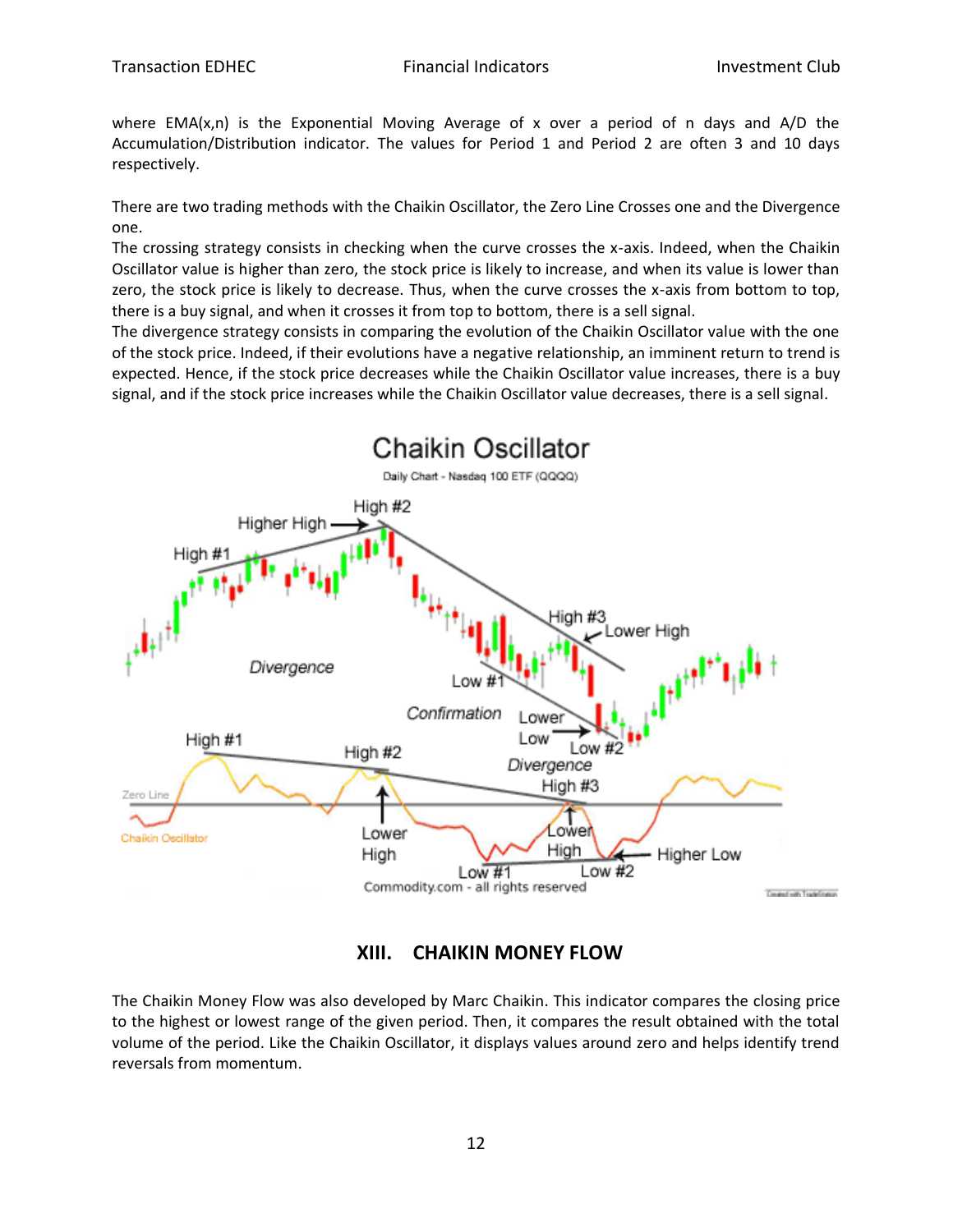The Chaikin Money Flow formula is the following:

$$
Chaikin Money Flow = \frac{\sum \frac{(C-L) - (H-C)}{(H-L)} \times V}{TVP}
$$

where V is the volume, TVP the total volume over the period (21 days periods are the most commonly used), C the closure value of the stock, H the highest value of the stock over the period and L the lowest value of the stock over the period.

The Chaikin Money Flow can be interpreted the same way as the Chaikin Oscillator. However, remember that these two indicators have different formulas, which entails that even though the way they must be interpreted is the same, the interpretations that will result will thus not always be the same.

# **XIV. NET VOLUME**

Net volume is a technical indicator calculated by subtracting a stock's uptick volume (= volume of shares traded while a stock price is on the rise) by its downtick volume (= number of shares traded at a lower price than the last transaction price) over a specified period of time.

This indicator helps investors see if the market is rather bullish or bearish. Therefore, net volume is used to assess the market sentiment. Typically, when a resistance breaks, traders look at net volume to assess if there is enough momentum to push the price higher.

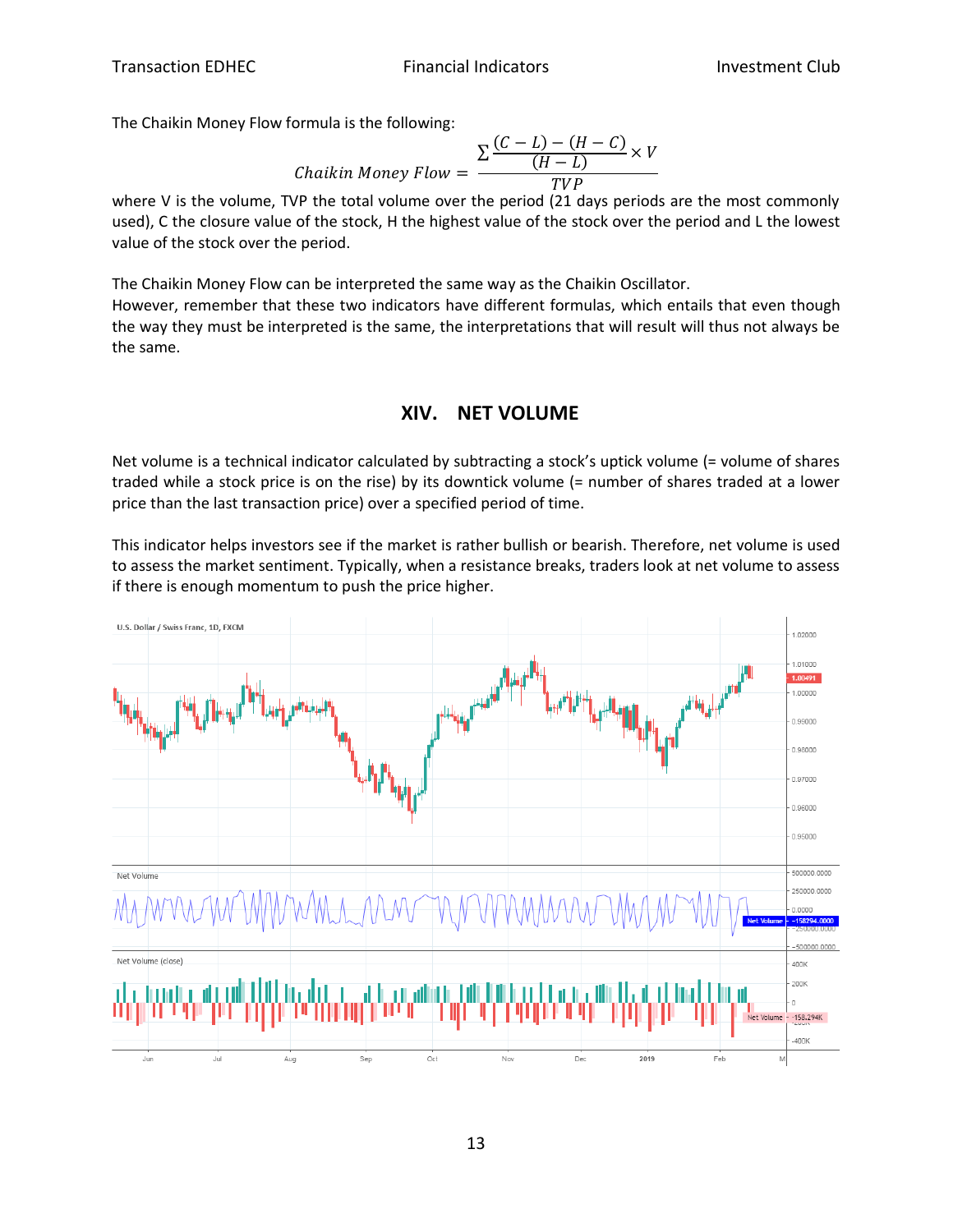#### **XV. ON BALANCE VOLUME**

The On Balance Volume (OBV) helps investors identify trend reversals.

If price and OBV change together, the trend is said to be stable or healthy.

When the price is close to a resistance/support: if the OBV increases when the price is close to the resistance, it is likely that the price goes higher. Conversely, if the OBV decreases when the price is near the support, it is likely that the price keeps going down.



# **XVI. PRICE VOLUME TREND**

The Volume Price Trend (VPT) indicator helps investors determine a security's price direction and strength of price change. It is very close to the On Balance Volume, but while the OBV adds up all the volumes of the day when the prices are closed at the highest and subtracts all the volumes of the day when the prices are at the lowest, the VPT adds only a part of the daily volume. The total volume added to the VPT is a combination of prices at the highest or lowest level of the previous day.

By using a "signal line" (a moving average of the indicator), a trader can determine when to buy a stock (when the VPT line crosses above its signal line) or when to sell it (when the VPT line passes below its signal line).

Investors can also use the VPT to spot technical divergence: when the indicator makes a higher high or a lower low, but the security's price makes a lower high or a higher low, investors should put a stop-loss order above the most recent swing high or below the most recent swing low to minimize risk.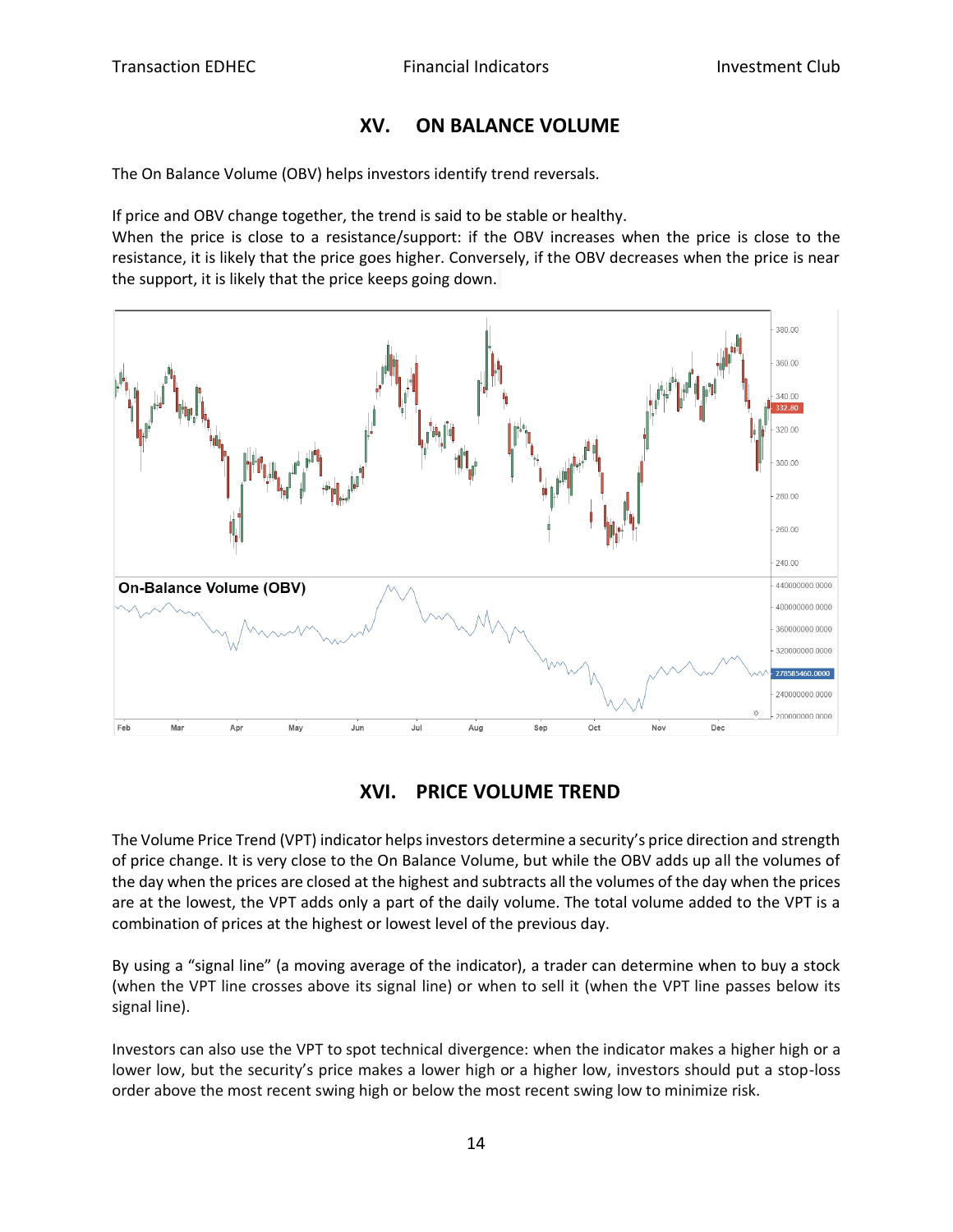

# **XVII. TICK VOLUME**

The tick volume indicator has a meaning only for day or short-term traders. It measures every trade whether it is up or down and the volume that goes along these trades for a given time period.

Traders often focus on pivot points to look for changes or continuation in trends. In order to trade effectively, traders will want to obtain an edge that will assist them in determining whether a pivot has the strength to hold the current trend.